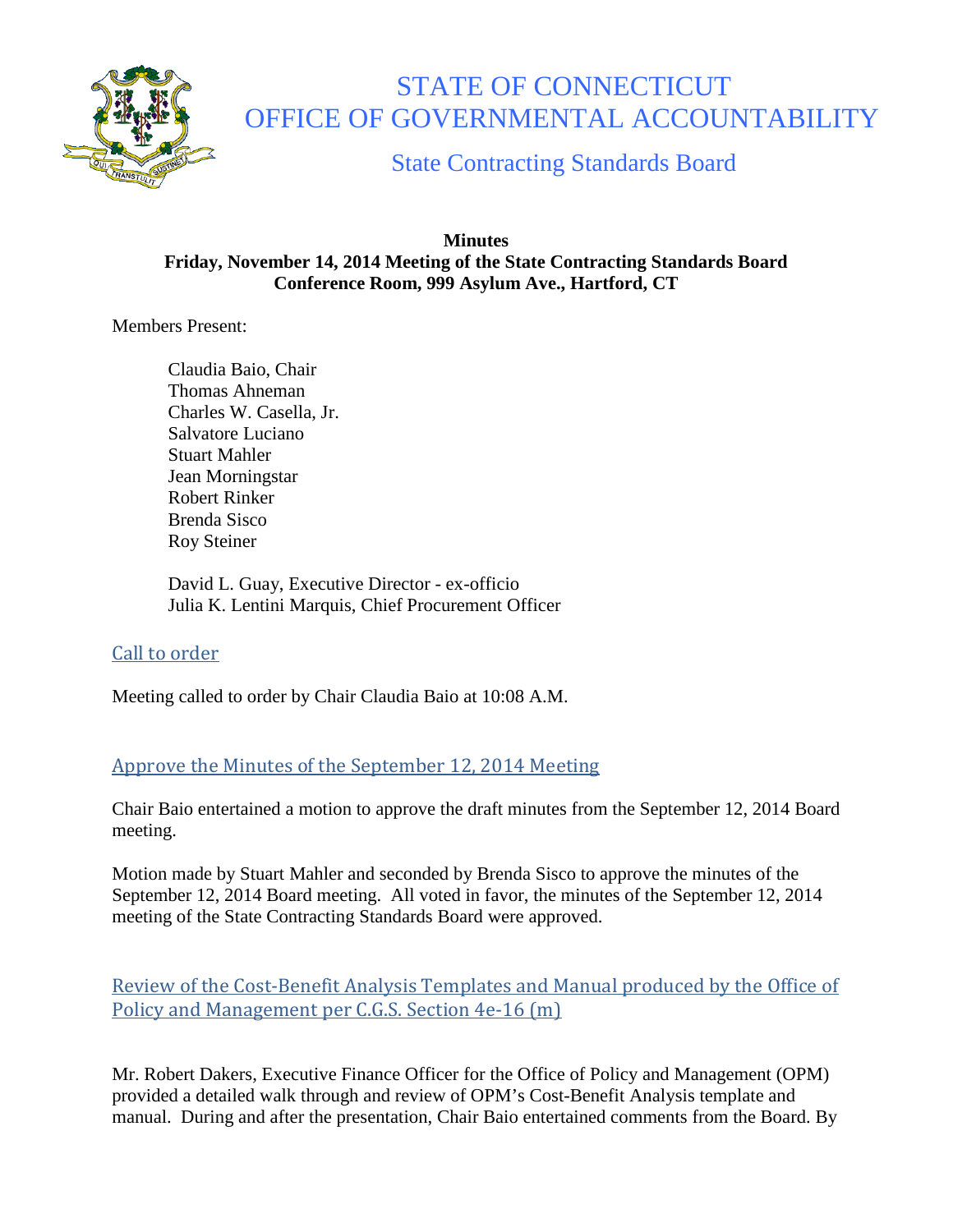consensus the Board agreed that the OPM has fulfilled its obligation under the Statute to consult with the Board about the Cost-Benefit Analysis template and manual and that, despite continued tweaking, the Cost-Benefit Analysis template and manual will be ready to be used by the state contracting agencies as soon as OPM is ready to post it to its website.

#### Program Review and Investigations PSA Study

Chair Baio asked Executive Director Guay to comment on the PSA study being conducted by the Office of Legislative Research. Executive Director Guay simply noted the study and that both he and Julia Marquis, Chief Procurement Officer, have made themselves available to the Program Review and Investigations Committee (PRIC). By consensus the Board decided to invite the staff of the PRIC to the December 12, 2014 meeting to discuss the status of the study.

### Ethics Education and Reporting

Executive Director David Guay reminded the Board that it last had annual ethics training on November 25, 2013 and that members need to complete it again. Ethics training for Board members and staff is an annual requirement. Executive Director Guay indicated he would file with the Office of Governmental Accountability the completed certificates of completion.

#### Select 2015 meeting Dates

Chair Baio entertained a motion to approve the draft 2015 Meeting Dates.

January 9, 2015 February 20, 2015 March 6, 2015 April 10, 2015 May 8, 2015 June 12, 2015 July 10, 2015 August 14, 2015 September 11, 2015 October 16, 2015 November 13, 2015 December 11, 2015